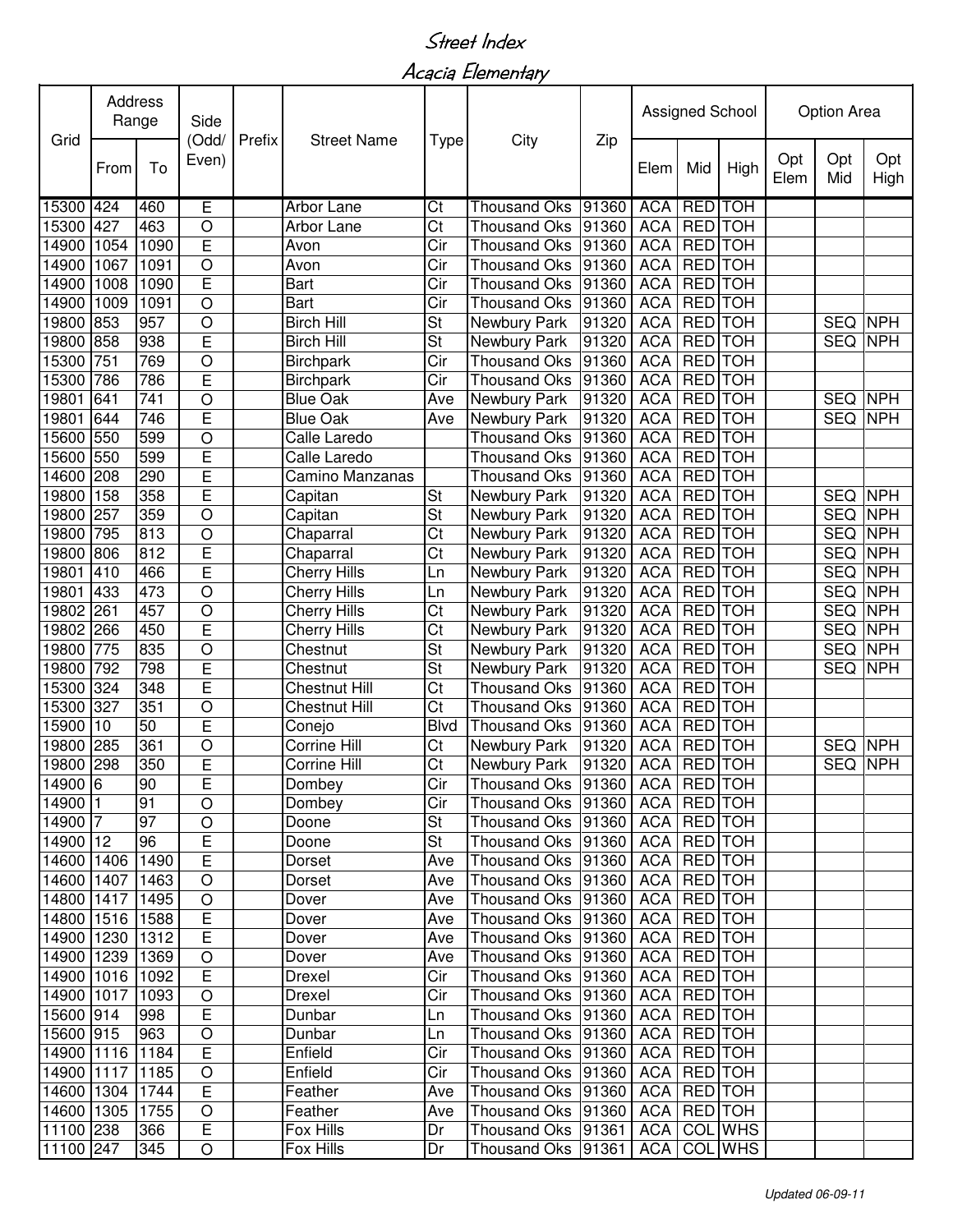Acacia Elementary

|            | <b>Address</b><br>Range |      | Side<br>(Odd/  | Prefix         |                      |                          |                     |       |             | Assigned School |                |             | Option Area    |             |
|------------|-------------------------|------|----------------|----------------|----------------------|--------------------------|---------------------|-------|-------------|-----------------|----------------|-------------|----------------|-------------|
| Grid       | To<br>From              |      | Even)          |                | <b>Street Name</b>   | <b>Type</b>              | City                | Zip   | Elem        | Mid             | High           | Opt<br>Elem | Opt<br>Mid     | Opt<br>High |
| 11100      | 226                     | 350  | Е              |                | Fox Ridge            | Dr                       | <b>Thousand Oks</b> | 91361 | <b>ACA</b>  |                 | <b>COL</b> WHS |             |                |             |
| 11100      | 229                     | 373  | O              |                | Fox Ridge            | Dr                       | <b>Thousand Oks</b> | 91361 | <b>ACA</b>  |                 | <b>COL</b> WHS |             |                |             |
| 14600      | 105                     | 159  | O              | W              | Gainsborough         | Rd                       | Thousand Oks        | 91360 | <b>ACA</b>  | <b>RED</b>      | <b>TOH</b>     |             |                |             |
| 14800      | 7                       | 91   | O              | W              | Gainsborough         | Rd                       | Thousand Oks        | 91360 | <b>ACA</b>  | <b>RED</b>      | <b>TOH</b>     |             |                |             |
| 14800 9    |                         | 191  | O              | E              | Gainsborough         | Rd                       | Thousand Oks        | 91360 | <b>ACA</b>  | <b>RED</b>      | <b>TOH</b>     |             |                |             |
| 14900 6    |                         | 268  | E              | W              | Gainsborough         | Rd                       | Thousand Oks        | 91360 | <b>ACA</b>  | <b>RED</b>      | <b>TOH</b>     |             |                |             |
| 14900 8    |                         | 190  | E              | $\overline{E}$ | Gainsborough         | Rd                       | <b>Thousand Oks</b> | 91360 | <b>ACA</b>  | <b>RED</b>      | <b>TOH</b>     |             |                |             |
| 15000 400  |                         | 499  | O              | W              | Gainsborough         | Rd                       | <b>Thousand Oks</b> | 91360 | <b>ACA</b>  | <b>RED</b>      | <b>TOH</b>     |             |                |             |
| 15000      | 400                     | 499  | E              | W              | Gainsborough         | Rd                       | <b>Thousand Oks</b> | 91360 | <b>ACA</b>  | <b>RED</b>      | <b>TOH</b>     |             |                |             |
| 15000      | 501                     | 599  | $\circ$        | W              | Gainsborough         | Rd                       | <b>Thousand Oks</b> | 91360 | <b>ACA</b>  | <b>RED</b>      | <b>TOH</b>     |             |                |             |
| 15100      | 300                     | 300  | O              | W              | Gainsborough         | Rd                       | <b>Thousand Oks</b> | 91360 | <b>ACA</b>  | <b>RED</b>      | <b>TOH</b>     |             |                |             |
| 15100      | 300                     | 300  | E              | W              | Gainsborough         | Rd                       | <b>Thousand Oks</b> | 91360 | <b>ACA</b>  | <b>RED</b>      | <b>TOH</b>     |             |                |             |
| 15600      | 496                     | 514  | E              | W              | Gainsborough         | Rd                       | Thousand Oks        | 91360 | <b>ACA</b>  | <b>RED</b> TOH  |                |             |                |             |
| 15001      | 401                     | 485  | $\circ$        |                | Grand Oak            | Ln                       | Thousand Oks        | 91360 | <b>ACA</b>  | <b>RED</b>      | <b>TOH</b>     |             |                |             |
| 15001      | 402                     | 486  | E              |                | <b>Grand Oak</b>     | Ln                       | <b>Thousand Oks</b> | 91360 | <b>ACA</b>  | <b>RED</b> TOH  |                |             |                |             |
| 10800      | 201                     | 287  | $\circ$        |                | Green Heath          | P <sub>1</sub>           | <b>Thousand Oks</b> | 91361 | <b>ACA</b>  |                 | <b>COL</b> WHS |             |                |             |
| 10800      | 202                     | 264  | Ē              |                | Green Heath          | $\overline{P}$           | <b>Thousand Oks</b> | 91361 | <b>ACA</b>  |                 | <b>COL</b> WHS |             |                |             |
| 10800      | 209                     | 285  | O              |                | Green Lea            | $\overline{P}$           | <b>Thousand Oks</b> | 91361 | <b>ACA</b>  |                 | <b>COL</b> WHS |             |                |             |
| 10800      | 224                     | 298  | E              |                | Green Lea            | $\overline{P}$           | <b>Thousand Oks</b> | 91361 | <b>ACA</b>  |                 | <b>COL</b> WHS |             |                |             |
| 10800      | 252                     | 346  | E              |                | Green Moor           | $\overline{P}$           | <b>Thousand Oks</b> | 91361 | <b>ACA</b>  |                 | <b>COL</b> WHS |             |                |             |
| 10800      | 253                     | 301  | O              |                | Green Moor           | P <sub>1</sub>           | <b>Thousand Oks</b> | 91361 | <b>ACA</b>  |                 | <b>COL</b> WHS |             |                |             |
| 14900      | 1008                    | 1252 | E              |                | Greenfield           | $\overline{\mathsf{St}}$ | Thousand Oks        | 91360 | <b>ACA</b>  | <b>RED</b>      | <b>TOH</b>     |             |                |             |
| 14900      | 1009                    | 1275 | $\circ$        |                | Greenfield           | St                       | <b>Thousand Oks</b> | 91360 | <b>ACA</b>  | <b>RED</b>      | <b>TOH</b>     |             |                |             |
| 19801      |                         | 161  | $\circ$        |                | Greenmeadow          | Dr                       | Newbury Park        | 91320 | <b>ACA</b>  | <b>RED</b>      | <b>TOH</b>     |             | <b>SEQ</b>     | <b>NPH</b>  |
| 10800      | 482                     | 482  | E              |                | Greenmeadow          | Dr                       | Newbury Park        | 91320 | <b>ACA</b>  |                 | COL WHS        |             |                |             |
| 19800      | 225                     | 285  | O              | $\mathbf S$    | Greenmeadow          | Ave                      | Newbury Park        | 91320 | <b>ACA</b>  | <b>RED</b>      | <b>TOH</b>     |             | <b>SEQ</b>     | <b>NPH</b>  |
| 19800      | 228                     | 284  | E              | S              | Greenmeadow          | Ave                      | Newbury Park        | 91320 | <b>ACA</b>  | <b>RED</b>      | <b>TOH</b>     |             | <b>SEQ</b>     | <b>NPH</b>  |
| 19800      | 35                      | 35   | O              |                | Greenmeadow          | Dr                       | Newbury Park        | 91320 | <b>ACA</b>  | <b>RED</b>      | <b>TOH</b>     |             | <b>SEQ</b>     | <b>NPH</b>  |
| 19801      | $\overline{2}$          | 162  | E              |                | Greenmeadow          | Dr                       | Newbury Park        | 91320 | <b>ACA</b>  | <b>RED</b>      | <b>TOH</b>     |             | <b>SEQ</b>     | <b>NPH</b>  |
| 19801 625  |                         | 637  | $\circ$        |                | Greenmeadow          | Ln                       | Thousand Oks 91361  |       | <b>ACA</b>  | RED TOH         |                |             | <b>SEQ NPH</b> |             |
| 19801 625  |                         | 637  | $\overline{O}$ |                | Greenmeadow          | Ln                       | Thousand Oks 91361  |       | ACA RED TOH |                 |                |             |                | SEQ NPH     |
| 19801 630  |                         | 634  | E              |                | Greenmeadow          | Ln                       | Thousand Oks 91361  |       | ACA         | RED TOH         |                |             | SEQ NPH        |             |
| 15600 587  |                         | 617  | $\bigcirc$     |                | Harwood              | Ln                       | Thousand Oks 91360  |       | <b>ACA</b>  | RED TOH         |                |             |                |             |
| 15600 594  |                         | 618  | E              |                | Harwood              | Ln                       | Thousand Oks 91360  |       | <b>ACA</b>  | RED TOH         |                |             |                |             |
| 14300 1600 |                         | 1776 | E              |                | Hendrix              | Ave                      | Thousand Oks 91360  |       | <b>ACA</b>  | RED TOH         |                |             |                |             |
| 14300 1609 |                         | 1993 | $\overline{O}$ |                | Hendrix              | Ave                      | Thousand Oks 91360  |       | <b>ACA</b>  | RED TOH         |                |             |                |             |
| 14600 1321 |                         | 1593 | $\circ$        |                | Hendrix              | Ave                      | Thousand Oks 91360  |       | <b>ACA</b>  | RED TOH         |                |             |                |             |
| 14600 1362 |                         | 1594 | $\overline{E}$ |                | Hendrix              | Ave                      | Thousand Oks 91360  |       | <b>ACA</b>  | RED TOH         |                |             |                |             |
| 14900 1004 |                         | 1268 | E              |                | Hendrix              | Ave                      | Thousand Oks 91360  |       | <b>ACA</b>  | RED TOH         |                |             |                |             |
| 14900 1119 |                         | 1275 | $\bigcirc$     |                | Hendrix              | Ave                      | Thousand Oks 91360  |       | <b>ACA</b>  | RED TOH         |                |             |                |             |
| 19800 300  |                         | 360  | E              |                | <b>Hickory Grove</b> | Dr                       | Newbury Park        | 91320 | <b>ACA</b>  | RED TOH         |                |             | <b>SEQ NPH</b> |             |
| 19800 301  |                         | 377  | $\circ$        |                | <b>Hickory Grove</b> | Dr                       | Newbury Park        | 91320 | <b>ACA</b>  | RED TOH         |                |             | SEQ NPH        |             |
| 15900 33   |                         | 148  | $\circ$        | W              | <b>Hillcrest</b>     | Dr                       | Thousand Oks 91360  |       | <b>ACA</b>  | RED TOH         |                |             |                |             |
| 15900 33   |                         | 148  | E              | W              | Hillcrest            | Dr                       | Thousand Oks 91360  |       | <b>ACA</b>  | RED TOH         |                |             |                |             |
| 11200 418  |                         | 496  | E              |                | Hillsborough         | $\overline{St}$          | Thousand Oks 91361  |       | <b>ACA</b>  |                 | COL WHS        |             |                |             |
| 11200 431  |                         | 509  | $\bigcirc$     |                | Hillsborough         | $\overline{\mathsf{St}}$ | Thousand Oks 91361  |       | <b>ACA</b>  |                 | COL WHS        |             |                |             |
| 15600 500  |                         | 656  | E              |                | Hollyburne           | Ln                       | Thousand Oks 91360  |       | <b>ACA</b>  | <b>RED</b> TOH  |                |             |                |             |
| 15600 501  |                         | 645  | $\bigcirc$     |                | Hollyburne           | Ln                       | Thousand Oks 91360  |       | <b>ACA</b>  | RED TOH         |                |             |                |             |
| 11100 200  |                         | 306  | E              |                | <b>Hunters Point</b> | Dr                       | Thousand Oks 91361  |       | <b>ACA</b>  |                 | COL WHS        |             |                |             |
| 11100 219  |                         | 359  | $\bigcirc$     |                | <b>Hunters Point</b> | Dr                       | Thousand Oks 91361  |       | <b>ACA</b>  |                 | COL WHS        |             |                |             |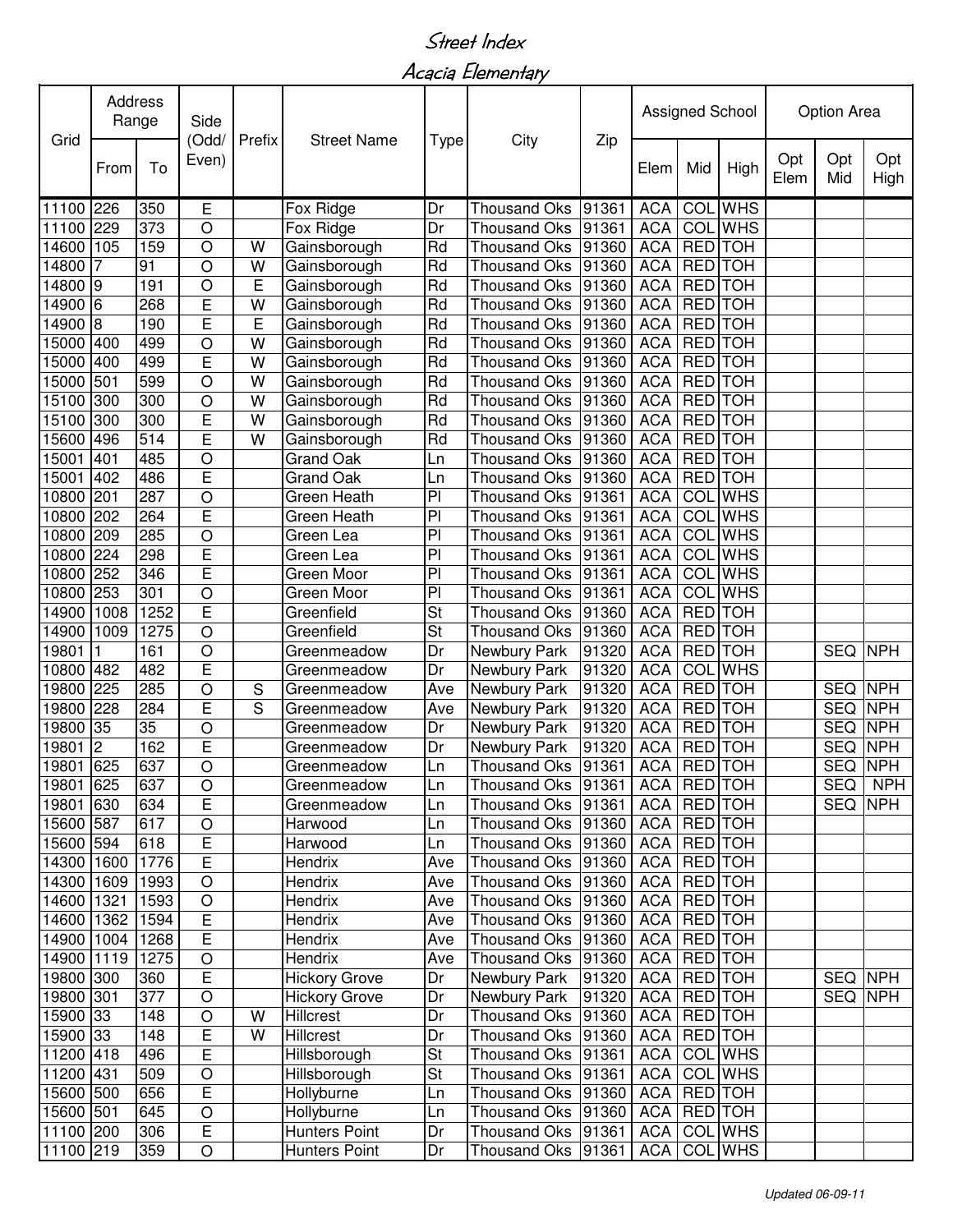Acacia Elementary

|            | Address<br>Range |      | Side           | Prefix         | <b>Street Name</b>  |                          |                      |                   | Assigned School  |                |                | Option Area |                |             |
|------------|------------------|------|----------------|----------------|---------------------|--------------------------|----------------------|-------------------|------------------|----------------|----------------|-------------|----------------|-------------|
| Grid       | From             | To   | (Odd/<br>Even) |                |                     | Type                     | City                 | Zip               | Elem             | Mid            | High           | Opt<br>Elem | Opt<br>Mid     | Opt<br>High |
| 19801      | 611              | 623  | O              |                | <b>Indian Wells</b> | Ln                       | Newbury Park         | 91320             | <b>ACA</b>       | RED            | <b>TOH</b>     |             | <b>SEQ</b>     | <b>NPH</b>  |
| 19801      | 612              | 632  | E              |                | <b>Indian Wells</b> | Ln                       | Newbury Park         | 91320             | <b>ACA</b>       | RED TOH        |                |             | <b>SEQ</b>     | <b>NPH</b>  |
| 11000      | 5                | 91   | O              |                | Inverness           | St                       | <b>Thousand Oks</b>  | 91361             | <b>ACA</b>       |                | <b>COL</b> WHS |             |                |             |
| 11000      | 12               | 60   | E              |                | Inverness           | St                       | <b>Thousand Oks</b>  | 91361             | <b>ACA</b>       |                | <b>COL WHS</b> |             |                |             |
| 14300      | 2                | 128  | E              | W              | Janss               | Rd                       | Thousand Oks 91360   |                   | <b>ACA</b>       | RED TOH        |                |             |                |             |
| 14800      | 100              | 198  | E              | E              | Janss               | Rd                       | <b>Thousand Oks</b>  | 91360             | <b>ACA</b>       | RED TOH        |                |             |                |             |
| 14300      | 98               | 122  | E              |                | June                | Ct                       | <b>Thousand Oks</b>  | 91360             | <b>ACA</b>       | <b>RED</b>     | <b>TOH</b>     |             |                |             |
| 14300      | 99               | 117  | O              |                | June                | Ct                       | <b>Thousand Oks</b>  | 91360             | $AC\overline{A}$ | <b>RED</b>     | <b>TOH</b>     |             |                |             |
| 15600      | 616              | 634  | E              |                | Kendale             | Ln                       | <b>Thousand Oks</b>  | 91360             | <b>ACA</b>       | <b>RED</b>     | <b>TOH</b>     |             |                |             |
| 15600      | 619              | 649  | O              |                | Kendale             | Ln                       | <b>Thousand Oks</b>  | 91360             | <b>ACA</b>       | RED TOH        |                |             |                |             |
| 19800      | 608              | 712  | E              |                | Kenwood             | Ct                       | Newbury Park         | 91320             | <b>ACA</b>       | <b>RED</b>     | <b>TOH</b>     |             | <b>SEQ</b>     | <b>NPH</b>  |
| 19800      | 681              | 721  | $\circ$        |                | Kenwood             | Ct                       | Newbury Park         | 91320             | <b>ACA</b>       | <b>RED</b>     | <b>TOH</b>     |             | <b>SEQ</b>     | <b>NPH</b>  |
| 19800      | 539              | 587  | O              |                | Kenwood             | St                       | Newbury Park         | 91320             | <b>ACA</b>       | RED TOH        |                |             | <b>SEQ</b>     | <b>NPH</b>  |
| 19800      | 564              | 588  | E              |                | Kenwood             | $\overline{\mathsf{St}}$ | Newbury Park         | 91320             | <b>ACA</b>       | RED TOH        |                |             | <b>SEQ</b>     | <b>NPH</b>  |
| 14800      | 1406             | 1594 | Ē              |                | Kirk                | Ave                      | <b>Thousand Oks</b>  | 91360             | <b>ACA</b>       | <b>RED</b> TOH |                |             |                |             |
| 14800      | 1409             | 1595 | $\overline{O}$ |                | Kirk                | Ave                      | <b>Thousand Oks</b>  | 91360             | <b>ACA</b>       | <b>RED</b>     | <b>TOH</b>     |             |                |             |
| 15600      | 510              | 618  | E              |                | Knollview           | Ln                       | <b>Thousand Oks</b>  | 91360             | <b>ACA</b>       | <b>RED</b>     | <b>TOH</b>     |             |                |             |
| 14600      | 128              | 144  | Ē              |                | Knowles             | St                       | Thousand Oks         | 91360             | <b>ACA</b>       | <b>RED</b> TOH |                |             |                |             |
| 14600      | 143              | 143  | $\circ$        |                | Knowles             | $\overline{\mathsf{St}}$ | <b>Thousand Oks</b>  | 91360             | <b>ACA</b>       | <b>RED</b>     | <b>TOH</b>     |             |                |             |
| 19800      | 284              | 438  | E              |                | Larch Crest         | Ct                       | Newbury Park         | 91320             | <b>ACA</b>       | <b>RED</b>     | <b>TOH</b>     |             | <b>SEQ</b>     | <b>NPH</b>  |
| 19800      | 285              | 439  | O              |                | Larch Crest         | Ct                       | Newbury Park         | 91320             | <b>ACA</b>       | RED TOH        |                |             | <b>SEQ</b>     | <b>NPH</b>  |
| 11100      | 55               | 151  | $\circ$        |                | Los Padres          | Dr                       | <b>Thousand Oks</b>  | 91361             | <b>ACA</b>       |                | <b>COL WHS</b> |             |                |             |
| 11100      | 176              | 336  | E              |                | Los Padres          | Dr                       | <b>Thousand Oks</b>  | 91361             | <b>ACA</b>       |                | <b>COL</b> WHS |             |                |             |
| 15000      | 900              | 1448 | E              |                | Lynn                | Rd                       | <b>Thousand Oks</b>  | 91360             | <b>ACA</b>       | RED TOH        |                |             |                |             |
| 15600      | 450              | 898  | E              |                | Lynn                | Rd                       | <b>Thousand Oks</b>  | 91360             | $AC\overline{A}$ | RED TOH        |                |             |                |             |
| 19800      | $\overline{2}$   | 998  | E              | W              | Lynn                | Rd                       | Newbury Park         | 91320             | <b>ACA</b>       | <b>RED</b>     | <b>TOH</b>     |             | <b>SEQ</b>     | <b>NPH</b>  |
| 19800      | 158              | 270  | E              |                | Lynn Oaks           | Ave                      | Newbury Park         | 91320             | <b>ACA</b>       | RED TOH        |                |             | <b>SEQ</b>     | <b>NPH</b>  |
| 19800      | 187              | 271  | $\circ$        |                | Lynn Oaks           | Ave                      | Newbury Park         | 91320             | <b>ACA</b>       | <b>RED</b>     | <b>TOH</b>     |             | <b>SEQ</b>     | <b>NPH</b>  |
| 19800      | 284              | 368  | E              |                | Lynn Oaks           | Ct                       | Newbury Park         | 91320             | <b>ACA</b>       | RED TOH        |                |             | <b>SEQ</b>     | <b>NPH</b>  |
| 19800 311  |                  | 353  | $\circ$        |                | Lynn Oaks           | Ct                       | Newbury Park         | 91320             | ACA   RED   TOH  |                |                |             | <b>SEQ</b>     | <b>NPH</b>  |
| 19801 381  |                  | 417  | $\overline{O}$ |                | Maidstone           | Ln                       | <b>Newbury Park</b>  | 91320 ACA RED TOH |                  |                |                |             |                | SEQ NPH     |
| 19801 412  |                  | 452  | E              |                | Maidstone           | Ln                       | Newbury Park         | 91320             | ACA RED TOH      |                |                |             | <b>SEQ NPH</b> |             |
| 19800      | 183              | 297  | O              |                | Marjori             | Ave                      | Newbury Park         | 91320             | ACA              | RED TOH        |                |             | SEQ NPH        |             |
| 19800      | 188              | 332  | E              |                | Marjori             | Ave                      | Newbury Park         | 91320             | <b>ACA</b>       | <b>RED</b> TOH |                |             | <b>SEQ</b>     | <b>NPH</b>  |
| 14900      | 1                | 27   | $\circ$        |                | Mayflower           | <b>St</b>                | Thousand Oks   91360 |                   | <b>ACA</b>       | RED TOH        |                |             |                |             |
| 15300 200  |                  | 548  | E              |                | Mc Cloud            | Ave                      | Thousand Oks 91360   |                   | <b>ACA</b>       | RED TOH        |                |             |                |             |
| 15300 201  |                  | 549  | $\circ$        |                | Mc Cloud            | Ave                      | Thousand Oks 91360   |                   | <b>ACA</b>       | RED TOH        |                |             |                |             |
| 15700 550  |                  | 698  | E              |                | Mc Cloud            | Ave                      | Thousand Oks 91360   |                   | ACA              | RED TOH        |                |             |                |             |
| 15700 551  |                  | 699  | $\bigcirc$     |                | Mc Cloud            | Ave                      | Thousand Oks 91360   |                   | <b>ACA</b>       | <b>RED</b> TOH |                |             |                |             |
| 15000 1070 |                  | 1270 | E              |                | Monte Sereno        | Dr                       | Thousand Oks 91360   |                   | <b>ACA</b>       | RED TOH        |                |             |                |             |
| 15000 1077 |                  | 1309 | $\circ$        |                | Monte Sereno        | Dr                       | Thousand Oks 91360   |                   | <b>ACA</b>       | RED TOH        |                |             |                |             |
| 10800 251  |                  | 299  | $\circ$        | ${\mathsf S}$  | Moorpark            | Rd                       | Thousand Oks   91361 |                   | <b>ACA</b>       |                | <b>COL WHS</b> |             |                |             |
| 10800 301  |                  | 349  | O              | $\overline{S}$ | Moorpark            | Rd                       | Thousand Oks   91361 |                   | <b>ACA</b>       |                | COL WHS        |             |                |             |
| 11000 276  |                  | 398  | E              | $\overline{S}$ | Moorpark            | Rd                       | Thousand Oks 91361   |                   | <b>ACA</b>       |                | <b>COL WHS</b> |             |                |             |
| 11000      | 351              | 399  | $\circ$        | $\overline{S}$ | Moorpark            | $\overline{\mathsf{Rd}}$ | Thousand Oks 91361   |                   | <b>ACA</b>       |                | <b>COL</b> WHS |             |                |             |
| 11100 250  |                  | 274  | E              | S              | Moorpark            | Rd                       | Thousand Oks 91361   |                   | <b>ACA</b>       |                | COL WHS        |             |                |             |
| 14800 1301 |                  | 1599 | $\circ$        |                | Moorpark            | Rd                       | Thousand Oks 91360   |                   | <b>ACA</b>       | <b>RED</b> TOH |                |             |                |             |
| 14900 1001 |                  | 1299 | $\bigcirc$     |                | Moorpark            | Rd                       | Thousand Oks   91360 |                   | <b>ACA</b>       | RED TOH        |                |             |                |             |
| 15500 601  |                  | 999  | $\bigcirc$     |                | Moorpark            | Rd                       | Thousand Oks 91360   |                   | <b>ACA</b>       | <b>RED</b> TOH |                |             |                |             |
| 11200 405  |                  | 453  | O              |                | Newcastle           | St                       | Thousand Oks   91361 |                   | <b>ACA</b>       |                | COL WHS        |             |                |             |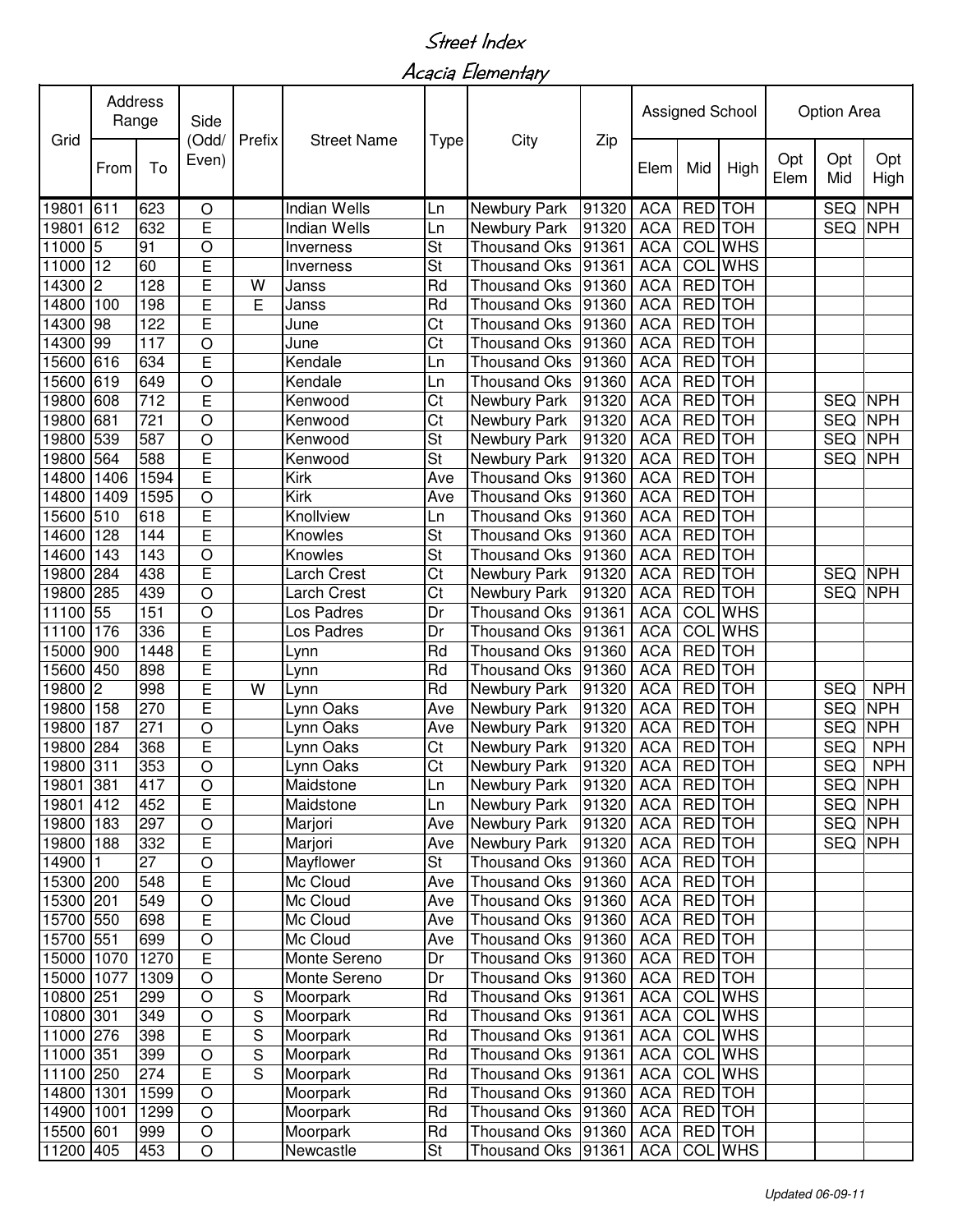Acacia Elementary

| Grid                   |      | <b>Address</b><br>Range<br>Side<br>(Odd/ |                 | Prefix | <b>Street Name</b>   |                                                      |                                |                |                          | Assigned School          |                |             | Option Area               |             |
|------------------------|------|------------------------------------------|-----------------|--------|----------------------|------------------------------------------------------|--------------------------------|----------------|--------------------------|--------------------------|----------------|-------------|---------------------------|-------------|
|                        | From | To                                       | Even)           |        |                      | <b>Type</b>                                          | City                           | Zip            | Elem                     | Mid                      | High           | Opt<br>Elem | Opt<br>Mid                | Opt<br>High |
| 11200                  | 416  | 458                                      | Е               |        | Newcastle            | St                                                   | <b>Thousand Oks</b>            | 91361          | <b>ACA</b>               |                          | COL WHS        |             |                           |             |
| 14800                  | 1320 | 1334                                     | Ē               |        | Newport              | Cir                                                  | Thousand Oks                   | 91360          | <b>ACA</b>               | RED TOH                  |                |             |                           |             |
| 14800                  | 1321 | 1335                                     | $\circ$         |        | Newport              | Cir                                                  | Thousand Oks                   | 91360          | <b>ACA</b>               | <b>RED</b>               | <b>TOH</b>     |             |                           |             |
| 14800                  | 4    | 1594                                     | E               |        | Norman               | Ave                                                  | Thousand Oks 91360             |                | <b>ACA</b>               | <b>RED</b>               | <b>TOH</b>     |             |                           |             |
| 14800                  | 55   | 1595                                     | $\circ$         |        | Norman               | Ave                                                  | Thousand Oks 91360             |                | <b>ACA</b>               | RED TOH                  |                |             |                           |             |
| 14800                  | 1406 | 1590                                     | E               |        | Norwich              | Ave                                                  | Thousand Oks 91360             |                | <b>ACA</b>               | RED TOH                  |                |             |                           |             |
| 14800                  | 1407 | 1591                                     | $\circ$         |        | Norwich              | Ave                                                  | <b>Thousand Oks</b>            | 91360          | <b>ACA</b>               | RED TOH                  |                |             |                           |             |
| 11000                  | 417  | 489                                      | $\circ$         |        | Oak Creek            | Dr                                                   | <b>Thousand Oks</b>            | 91361          | <b>ACA</b>               |                          | <b>COL</b> WHS |             |                           |             |
| 11000                  | 462  | 488                                      | E               |        | Oak Creek            | Dr                                                   | <b>Thousand Oks</b>            | 91361          | <b>ACA</b>               |                          | <b>COL</b> WHS |             |                           |             |
| 15300                  | 200  | 286                                      | Ē               |        | Oak Leaf             | Dr                                                   | <b>Thousand Oks</b>            | 91360          | <b>ACA</b>               | <b>RED</b> TOH           |                |             |                           |             |
| 15300                  | 221  | 245                                      | $\circ$         |        | Oak Leaf             | Dr                                                   | <b>Thousand Oks</b>            | 91360          | <b>ACA</b>               | RED TOH                  |                |             |                           |             |
| 11200                  | 482  | 536                                      | E               |        | Oakhampton           | $\overline{\mathsf{St}}$                             | Thousand Oks 91361             |                | <b>ACA</b>               |                          | COL WHS        |             |                           |             |
| 11200                  | 483  | 537                                      | $\circ$         |        | Oakhampton           | St                                                   | Thousand Oks                   | 91361          | <b>ACA</b>               |                          | COL WHS        |             |                           |             |
| 19801                  | 132  | 332                                      | Ē               |        | Pebble Beach         | Dr                                                   | Newbury Park                   | 91320          | <b>ACA</b>               | <b>RED</b> TOH           |                |             | <b>SEQ</b>                | <b>NPH</b>  |
| 19801                  | 133  | 323                                      | $\circ$         |        | Pebble Beach         | Dr                                                   | Newbury Park                   | 91320          | <b>ACA</b>               | <b>RED</b> TOH           |                |             | <b>SEQ</b>                | <b>NPH</b>  |
| 11000                  |      | 99                                       | $\circ$         |        | Pinecrest            | Dr                                                   | <b>Thousand Oks</b>            | 91361          | <b>ACA</b>               |                          | <b>COL</b> WHS |             |                           |             |
| 11000                  | 2    | 198                                      | Ē               |        | Pinecrest            | Dr                                                   | Thousand Oks                   | 91361          | <b>ACA</b>               |                          | <b>COL</b> WHS |             |                           |             |
| 15300                  | 788  | 824                                      | Ē               |        | Pinetree             | Cir                                                  | Thousand Oks                   | 91360          | <b>ACA</b>               | <b>RED</b> TOH           |                |             |                           |             |
| 15300                  | 801  | 801                                      | $\circ$         |        | Pinetree             | Cir                                                  | Thousand Oks                   | 91360          | <b>ACA</b>               | RED TOH                  |                |             |                           |             |
| 19800                  | 186  | 326                                      | Ē               |        | Poplar Crest         | Ave                                                  | Newbury Park                   | 91320          | <b>ACA</b>               | RED TOH                  |                |             | <b>SEQ</b>                | <b>NPH</b>  |
| 19800                  | 187  | 311                                      | $\circ$         |        | Poplar Crest         | Ave                                                  | Newbury Park                   | 91320          | <b>ACA</b>               | RED TOH                  |                |             | <b>SEQ</b>                | <b>NPH</b>  |
| 11100                  | 105  | 247                                      | $\circ$         |        | Quails               | Trl                                                  | Thousand Oks                   | 91361          | <b>ACA</b>               |                          | <b>COL WHS</b> |             |                           |             |
| 11100                  | 106  | 252                                      | E               |        | Quails               | Trl                                                  | <b>Thousand Oks</b>            | 91361          | <b>ACA</b>               |                          | <b>COL</b> WHS |             |                           |             |
| 15600                  | 524  | 676                                      | E               |        | Racquet Club         | Ln                                                   | <b>Thousand Oks</b>            | 91360          | <b>ACA</b>               | RED TOH                  |                |             |                           |             |
| 15600                  | 525  | 675                                      | $\circ$         |        | Racquet Club         | Ln                                                   | <b>Thousand Oks</b>            | 91360          | <b>ACA</b>               | RED TOH                  |                |             |                           |             |
| 19801                  | 207  | 237                                      | $\circ$         |        | <b>Red Oak</b>       | Ave                                                  | Newbury Park                   | 91320          | <b>ACA</b>               | RED TOH                  |                |             | <b>SEQ</b>                | <b>NPH</b>  |
| 11100                  | 25   | 25                                       | $\circ$         | W      | <b>Rolling Oaks</b>  | Dr                                                   | Thousand Oks                   | 91361          | <b>ACA</b>               |                          | <b>COL</b> WHS |             |                           |             |
| 11100                  | 55   | 415                                      | $\circ$         | E      | <b>Rolling Oaks</b>  | Dr                                                   | Thousand Oks                   | 91361          | <b>ACA</b>               |                          | <b>COL</b> WHS |             |                           |             |
| 11101                  | 300  | 406                                      | E               | E      | <b>Rolling Oaks</b>  | Dr                                                   | Thousand Oks 91361             |                | <b>ACA</b>               |                          | <b>COL</b> WHS |             |                           |             |
| 14800 1506             |      | 1590                                     | E               |        | Rugby                | Cir                                                  | Thousand Oks 91360             |                |                          | ACA   RED   TOH          |                |             |                           |             |
| 14800 1507 1591        |      |                                          | $\overline{O}$  |        | Rugby                | Cir                                                  | Thousand Oks 91360 ACA RED TOH |                |                          |                          |                |             |                           |             |
| 11200 255              |      | 365                                      | $\bigcirc$      |        | Scarborough          | <b>St</b>                                            | Thousand Oks 91361             |                | <b>ACA</b>               |                          | <b>COL WHS</b> |             |                           |             |
| 11200 268              |      | 328                                      | E               |        | Scarborough          | St                                                   | Thousand Oks 91361             |                | <b>ACA</b>               |                          | COL WHS        |             |                           |             |
| 15300 254              |      | 290                                      | E               |        | Sequoia              | Ct                                                   | Thousand Oks   91360           |                | ACA                      | RED TOH                  |                |             |                           |             |
| 15300 255              |      | 291                                      | $\bigcirc$      |        | Sequoia              | Ct                                                   | Thousand Oks   91360           |                | <b>ACA</b>               | RED TOH                  |                |             |                           |             |
| 15600 600              |      | 698                                      | E               |        | Shadowlake           | Dr                                                   | Thousand Oks 91360             |                | <b>ACA</b>               | RED TOH                  |                |             |                           |             |
| 15600 601              |      | 999                                      | $\bigcirc$      |        | Shadowlake           | Dr                                                   | Thousand Oks 91360             |                | <b>ACA</b>               | <b>RED</b> TOH           |                |             |                           |             |
| 11100 87               |      | 193                                      | $\bigcirc$      |        | Shady Grove          | Ln                                                   | Thousand Oks 91361             |                | <b>ACA</b>               |                          | COL WHS        |             |                           |             |
| 11100 108              |      | 194                                      | $\overline{E}$  |        | Shady Grove          | Ln                                                   | Thousand Oks 91361             |                | <b>ACA</b>               |                          | COL WHS        |             |                           |             |
| 11000 359              |      | 395                                      | $\bigcirc$      |        | Sherwood             | Ct                                                   | Thousand Oks   91361           |                | <b>ACA</b>               |                          | COL WHS        |             |                           |             |
| 11000 366              |      | 366                                      | E               |        | Sherwood             | Ct                                                   | Thousand Oks 91361             |                | <b>ACA</b>               |                          | COL WHS        |             |                           |             |
| 14900 207              |      | 397                                      | $\bigcirc$<br>E |        | Somerset             | Cir<br>$\overline{C}$ ir                             | Thousand Oks 91360             |                | <b>ACA</b>               | RED TOH                  |                |             |                           |             |
| 14900 208              |      | 390                                      |                 |        | Somerset             |                                                      | Thousand Oks 91360             |                | <b>ACA</b>               | RED TOH                  |                |             |                           |             |
| 19800 694              |      | 808<br>807                               | E<br>$\circ$    |        | Spring Wood          | $\overline{\mathsf{St}}$<br>$\overline{\mathsf{St}}$ | Newbury Park                   | 91320          | <b>ACA</b>               | RED TOH                  |                |             | <b>SEQ NPH</b><br>SEQ NPH |             |
| 19800 789              |      | 899                                      |                 |        | Spring Wood          | $\overline{\text{C}t}$                               | Newbury Park                   | 91320          | <b>ACA</b>               | RED TOH                  |                |             | SEQ NPH                   |             |
| 19800 887              |      | 898                                      | $\bigcirc$<br>E |        | Spruce Hill          | $\overline{\text{Ct}}$                               | Newbury Park                   | 91320          | <b>ACA</b><br><b>ACA</b> | RED TOH                  |                |             | SEQ NPH                   |             |
| 19800 892<br>19801 539 |      | 583                                      | $\overline{O}$  |        | Spruce Hill          |                                                      | Newbury Park<br>Newbury Park   | 91320<br>91320 |                          | RED TOH<br>ACA   RED TOH |                |             | SEQ NPH                   |             |
| 19801                  | 564  | 572                                      | E               |        | Spyglass<br>Spyglass | Ln<br>Ln                                             | Newbury Park                   | 91320          |                          | ACA   RED   TOH          |                |             | SEQ                       | <b>NPH</b>  |
| 15300 901              |      | 1099                                     | $\bigcirc$      |        | <b>St Charles</b>    | PI                                                   | Thousand Oks                   | 91360          |                          | ACA   RED   TOH          |                |             |                           |             |
|                        |      |                                          |                 |        |                      |                                                      |                                |                |                          |                          |                |             |                           |             |